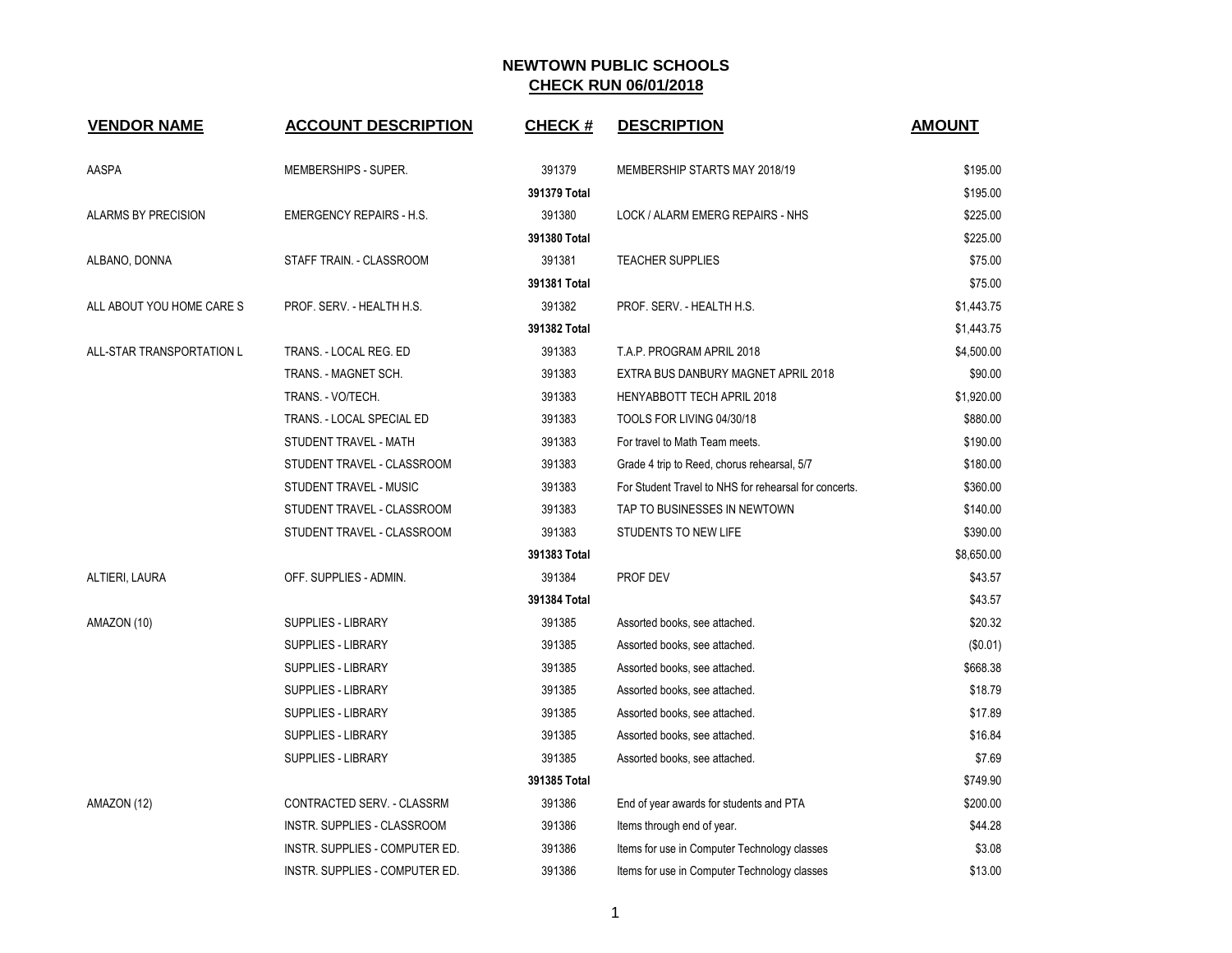| <b>VENDOR NAME</b> | <b>ACCOUNT DESCRIPTION</b>         | <b>CHECK#</b> | <b>DESCRIPTION</b>                                   | <b>AMOUNT</b> |
|--------------------|------------------------------------|---------------|------------------------------------------------------|---------------|
| AMAZON (12)        | INSTR. SUPPLIES - COMPUTER ED.     | 391386        | Items for use in Computer Technology classes         | \$17.00       |
|                    | INSTR. SUPPLIES - COMPUTER ED.     | 391386        | Items for use in Computer Technology classes         | \$27.55       |
|                    | INSTR. SUPPLIES - COMPUTER ED.     | 391386        | Items for use in Computer Technology classes         | \$535.08      |
|                    | INSTR. SUPPLIES - COMPUTER ED.     | 391386        | Items for use in Computer Technology classes         | \$29.89       |
|                    | INSTR. SUPPLIES - COMPUTER ED.     | 391386        | Items for use in Computer Technology classes         | \$24.72       |
|                    | INSTR. SUPPLIES - COMPUTER ED.     | 391386        | Items for use in Computer Technology classes         | \$17.95       |
|                    | INSTR. SUPPLIES - COMPUTER ED.     | 391386        | Items for use in Computer Technology classes         | \$169.99      |
|                    | INSTR. SUPPLIES - COMPUTER ED.     | 391386        | Items for use in Computer Technology classes         | \$58.57       |
|                    | REPAIRS - ADMIN.                   | 391386        | Replacement of office appliance (refrigerator)       | \$123.58      |
|                    | INSTR. SUPPLIES - READING          | 391386        | Assorted book titles for classroom use.              | \$135.47      |
|                    | INSTR. SUPPLIES - READING          | 391386        | Assorted book titles for classroom use.              | \$20.97       |
|                    | INSTR. SUPPLIES - CLASSROOM        | 391386        | For furniture for Maker space classroom, trap tables | \$485.07      |
|                    | <b>INSTR. SUPPLIES - MATH</b>      | 391386        | Assorted items for use in math classrooms            | \$25.80       |
|                    | INSTR. SUPPLIES - MATH             | 391386        | Assorted items for use in math classrooms.           | \$246.96      |
|                    | <b>INSTR. SUPPLIES - MATH</b>      | 391386        | Assorted items for use in math classrooms.           | \$72.84       |
|                    |                                    | 391386 Total  |                                                      | \$2,251.80    |
| AMAZON (13)        | INSTR. SUPPLIES - CLASSROOM        | 391387        | 2 Copies of Words Their Way - No Shipping            | \$47.02       |
|                    | INSTR. SUPPLIES - CLASSROOM        | 391387        | Cork Boards for nurse & security - no shipping       | \$89.98       |
|                    | INSTR. SUPPLIES - CLASSROOM        | 391387        | Batteries - no shipping                              | \$13.60       |
|                    |                                    | 391387 Total  |                                                      | \$150.60      |
| AMAZON (17)        | INSTR. SUPPLIES - SP. ED. PREK-8   | 391388        | SUPPLIES FOR SPEC ED                                 | \$41.84       |
|                    | INSTR. SUPPLIES - SP. ED. PREK-8   | 391388        | SUPPLIES FOR SPEC ED                                 | \$46.66       |
|                    | INSTR. SUPPLIES - SP. ED. PREK-8   | 391388        | SUPPLIES FOR SPEC ED                                 | \$20.94       |
|                    | <b>INSTR. SUPPLIES - GIFTED</b>    | 391388        | PROJECT SUCCEED LEARNING TOOLS                       | \$124.89      |
|                    |                                    | 391388 Total  |                                                      | \$234.33      |
| AMAZON (9)         | INSTR. SUPPLIES - CLASSROOM        | 391389        | <b>GRAPHICS</b>                                      | \$38.95       |
|                    | INSTR. SUPPLIES - CLASSROOM        | 391389        | <b>TECH CLUB</b>                                     | \$944.87      |
|                    | INSTR. SUPPLIES - CLASSROOM        | 391389        | <b>HEMMA</b>                                         | \$18.27       |
|                    | INSTR. SUPPLIES - CLASSROOM        | 391389        | TECH CLUB                                            | \$233.25      |
|                    | INSTR. SUPPLIES - CLASSROOM        | 391389        | <b>GREENHOUSE</b>                                    | \$95.89       |
|                    | <b>INSTR. SUPPLIES - CLASSROOM</b> | 391389        | <b>GREENHOUSE</b>                                    | \$12.15       |
|                    | INSTR. SUPPLIES - CLASSROOM        | 391389        | <b>GUIDANCE</b>                                      | \$39.85       |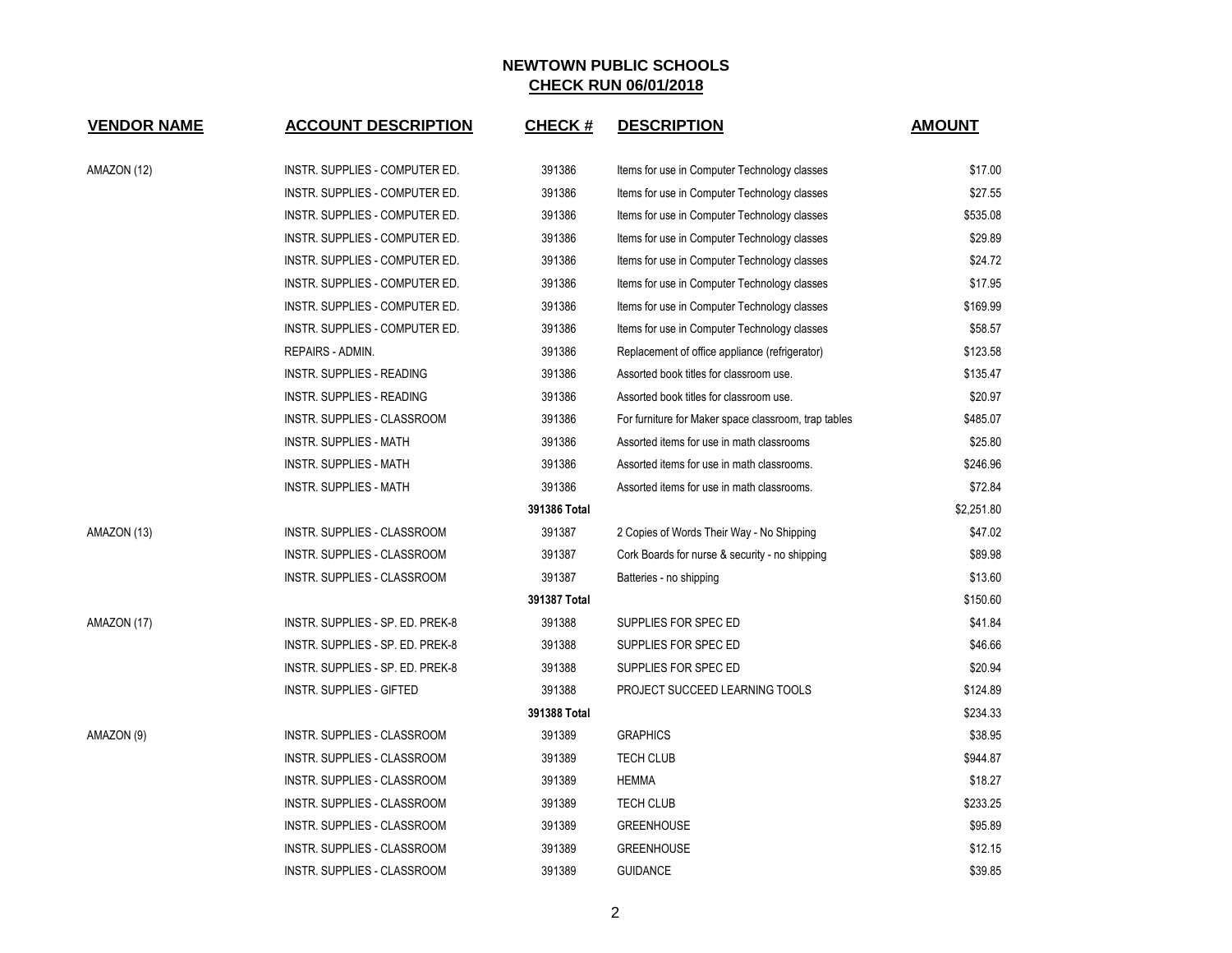| <b>VENDOR NAME</b>   | <b>ACCOUNT DESCRIPTION</b>           | <b>CHECK#</b> | <b>DESCRIPTION</b>                                      | <b>AMOUNT</b> |
|----------------------|--------------------------------------|---------------|---------------------------------------------------------|---------------|
| AMAZON (9)           | INSTR. SUPPLIES - CLASSROOM          | 391389        | <b>TECH CLUB</b>                                        | \$19.99       |
|                      | INSTR. SUPPLIES - CLASSROOM          | 391389        | <b>YEARBOOK</b>                                         | \$66.88       |
|                      | INSTR. SUPPLIES - CLASSROOM          | 391389        | WELLER                                                  | \$26.29       |
|                      | INSTR. SUPPLIES - CLASSROOM          | 391389        | <b>GRAPHICS</b>                                         | \$12.28       |
|                      | INSTR. SUPPLIES - CLASSROOM          | 391389        | <b>GRAPHICS</b>                                         | \$217.96      |
|                      | INSTR. SUPPLIES - CLASSROOM          | 391389        | <b>GRAPHICS</b>                                         | \$35.61       |
|                      | INSTR. SUPPLIES - CLASSROOM          | 391389        | <b>GREENHOUSE</b>                                       | \$18.99       |
|                      | <b>INSTR. SUPPLIES - CLASSROOM</b>   | 391389        | EDUCATION FOUNDATION                                    | \$26.58       |
|                      | INSTR. SUPPLIES - CLASSROOM          | 391389        | EDUCATION FOUNDATION                                    | \$29.99       |
|                      | INSTR. SUPPLIES - CLASSROOM          | 391389        | <b>TECH CLUB</b>                                        | \$98.49       |
|                      | INSTR. SUPPLIES - CLASSROOM          | 391389        | EDUCATION FOUNDATION                                    | \$89.94       |
|                      | STAFF TRAIN. - CLASSROOM             | 391389        | SUMMER READING                                          | \$3,819.51    |
|                      | STAFF TRAIN. - CLASSROOM             | 391389        | <b>SUMMER READING</b>                                   | \$352.19      |
|                      | STAFF TRAIN. - CLASSROOM             | 391389        | <b>SUMMER READING</b>                                   | \$599.30      |
|                      | INSTR. SUPPLIES - CLASSROOM          | 391389        | <b>LECTERN</b>                                          | \$375.99      |
|                      | <b>INSTR. SUPPLIES - CLASSROOM</b>   | 391389        | <b>MIDBACK TASK CHAIR</b>                               | \$125.99      |
|                      | INSTR. SUPPLIES - CLASSROOM          | 391389        | DUAL MONITOR STAND                                      | \$50.34       |
|                      | INSTR. SUPPLIES - CLASSROOM          | 391389        | WIRELESS KEYBOARD AND MOUSE                             | \$34.49       |
|                      | INSTR. SUPPLIES - WORLD LANG.        | 391389        | SS supplies: External CD/DVD drive                      | \$12.95       |
|                      | INSTR. SUPPLIES - WORLD LANG.        | 391389        | SS supplies: External CD/DVD drive                      | \$20.00       |
|                      | INSTR. SUPPLIES - WORLD LANG.        | 391389        | SS supplies: External CD/DVD drive                      | \$23.99       |
|                      | INSTR. SUPPLIES - WORLD LANG.        | 391389        | 9x12, 100-pack catalog envelopes for the World Language | \$12.99       |
|                      | INSTR. SUPPLIES - LIFE MAN./CULINARY | 391389        | BAKEWARE AND SMALLWARE- COOKING UTENSILS                | \$75.00       |
|                      | INSTR. SUPPLIES - LIFE MAN./CULINARY | 391389        | BAKEWARE AND SMALLWARE- COOKING UTENSILS                | \$57.99       |
|                      | INSTR. SUPPLIES - LIFE MAN./CULINARY | 391389        | BAKEWARE AND SMALLWARE- COOKING UTENSILS                | \$499.86      |
|                      | INSTR. SUPPLIES - LIFE MAN./CULINARY | 391389        | BAKEWARE AND SMALLWARE- COOKING UTENSILS                | \$20.19       |
|                      | INSTR. SUPPLIES - LIFE MAN./CULINARY | 391389        | BAKEWARE AND SMALLWARE- COOKING UTENSILS                | \$47.34       |
|                      | INSTR. SUPPLIES - LIFE MAN./CULINARY | 391389        | BAKEWARE AND SMALLWARE- COOKING UTENSILS                | \$26.46       |
| AMAZON (9)           | INSTR. SUPPLIES - LIFE MAN./CULINARY | 391389        | BAKEWARE AND SMALLWARE- COOKING UTENSILS                | \$79.98       |
|                      |                                      | 391389 Total  |                                                         | \$8,260.79    |
| ANTHEM BLUE CROSS AN | P/R - VOLUNTARY VISION INS.          | 391390        | ANTHEM JUNE 2018                                        | \$1,050.02    |
|                      |                                      | 391390 Total  |                                                         | \$1,050.02    |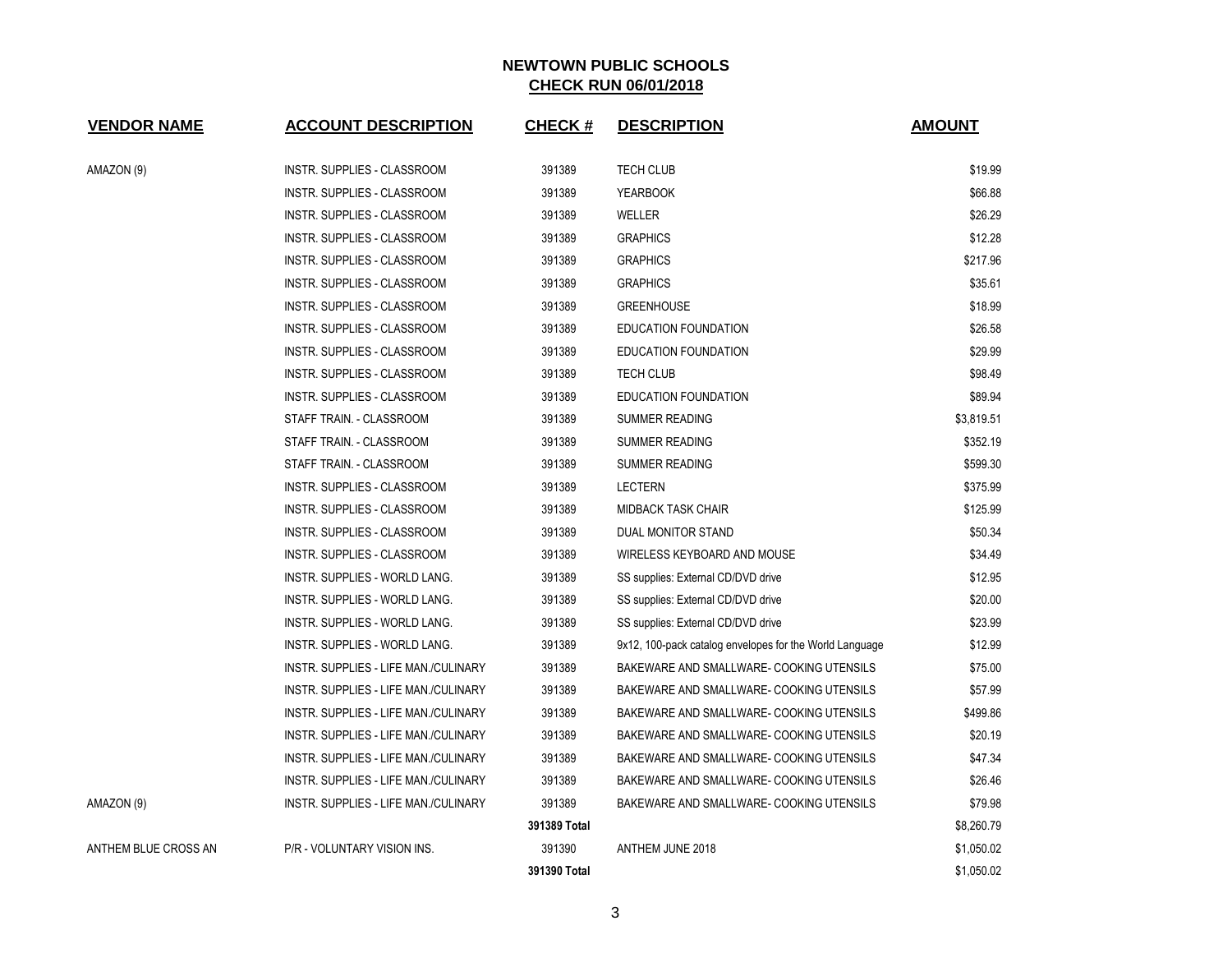| <b>VENDOR NAME</b>        | <b>ACCOUNT DESCRIPTION</b>      | <b>CHECK#</b> | <b>DESCRIPTION</b>                      | <b>AMOUNT</b> |
|---------------------------|---------------------------------|---------------|-----------------------------------------|---------------|
| AQUARION WATER COMPANY OF | WATER - H.                      | 391391        | WATER 200332183 33 TOU GAL              | \$393.59      |
|                           | WATER - S.H.                    | 391391        | WATER 200389638 FIRE LINE               | \$181.65      |
|                           | WATER - S.H.                    | 391391        | WATER 200391787 34 THOU GAL             | \$529.86      |
|                           | WATER - M.G.                    | 391391        | WATER 200331002 41 THOU GAL             | \$441.58      |
|                           | WATER - M.S.                    | 391391        | WATER 200330637 55 THOU GAL             | \$525.56      |
|                           | WATER - H.S.                    | 391391        | WATER 200327318 FIRE LINE               | \$187.92      |
|                           | WATER - H.S.                    | 391391        | WATER 200328345 5 THOU GAL              | \$225.63      |
|                           | WATER - H.S.                    | 391391        | WATER 200331205 1 THOU GAL              | \$38.81       |
|                           |                                 | 391391 Total  |                                         | \$2,524.60    |
| <b>AT&amp;T MOBILITY</b>  | <b>TELEPHONE &amp; CABLE</b>    | 391392        | MOBIL PHONE 2017/18                     | \$130.04      |
|                           |                                 | 391392 Total  |                                         | \$130.04      |
| AUTO HOME COMMERCIAL      | <b>EMERGENCY REPAIRS - H.S.</b> | 391393        | PA SYSTEM / CLOCK REPAIRS - NHS         | \$290.06      |
|                           |                                 | 391393 Total  |                                         | \$290.06      |
| <b>BOWLES, PATRICIA</b>   | <b>TEXTBOOKS - READING</b>      | 391394        | <b>TEXTBOOKS</b>                        | \$50.96       |
|                           |                                 | 391394 Total  |                                         | \$50.96       |
| <b>BRACKSIECK, JILL</b>   | INSTR. SUPPLIES - CLASSROOM     | 391395        | <b>SCIENCE LAB SUPPLIES</b>             | \$138.97      |
|                           |                                 | 391395 Total  |                                         | \$138.97      |
| BRAND, JOAN L.            | TUTORS - HOMEBOUND              | 391396        | <b>TUTORS - HOMEBOUND</b>               | \$190.00      |
|                           | <b>TUTORS - HOMEBOUND</b>       | 391396        | <b>TUTORS - HOMEBOUND</b>               | \$142.50      |
|                           |                                 | 391396 Total  |                                         | \$332.50      |
| <b>BROCKETT, EUGENIA</b>  | STAFF TRAVEL - PUPIL SERV.      | 391397        | TRAVEL MAY 2018                         | \$67.52       |
|                           |                                 | 391397 Total  |                                         | \$67.52       |
| CABE                      | CONTRACTED SERV. - B.O.E.       | 391398        | CABE SEARCH SERV                        | \$410.90      |
|                           |                                 | 391398 Total  |                                         | \$410.90      |
| CHARTER COMMUNICATION     | TELEPHONE & CABLE               | 391399        | SERV 2017/18                            | \$3,193.55    |
|                           |                                 | 391399 Total  |                                         | \$3,193.55    |
| <b>CMS COMMUNICATIONS</b> | REPAIRS - INFO. TECH.           | 391400        | CP-7911G-REF Cisco 7911G IP Phone RFB   | \$200.00      |
|                           | REPAIRS - INFO. TECH.           | 391400        | CP-7841-K9-REF- Cisco 7841 IP Ohone RFB | \$270.00      |
|                           | REPAIRS - INFO. TECH.           | 391400        | Shipping                                | \$25.00       |
|                           |                                 | 391400 Total  |                                         | \$495.00      |
| <b>COACH EVALUATOR LP</b> | STAFF TRAIN. - CLASSROOM        | 391401        | COACH EVALUATOR                         | \$199.00      |
|                           |                                 | 391401 Total  |                                         | \$199.00      |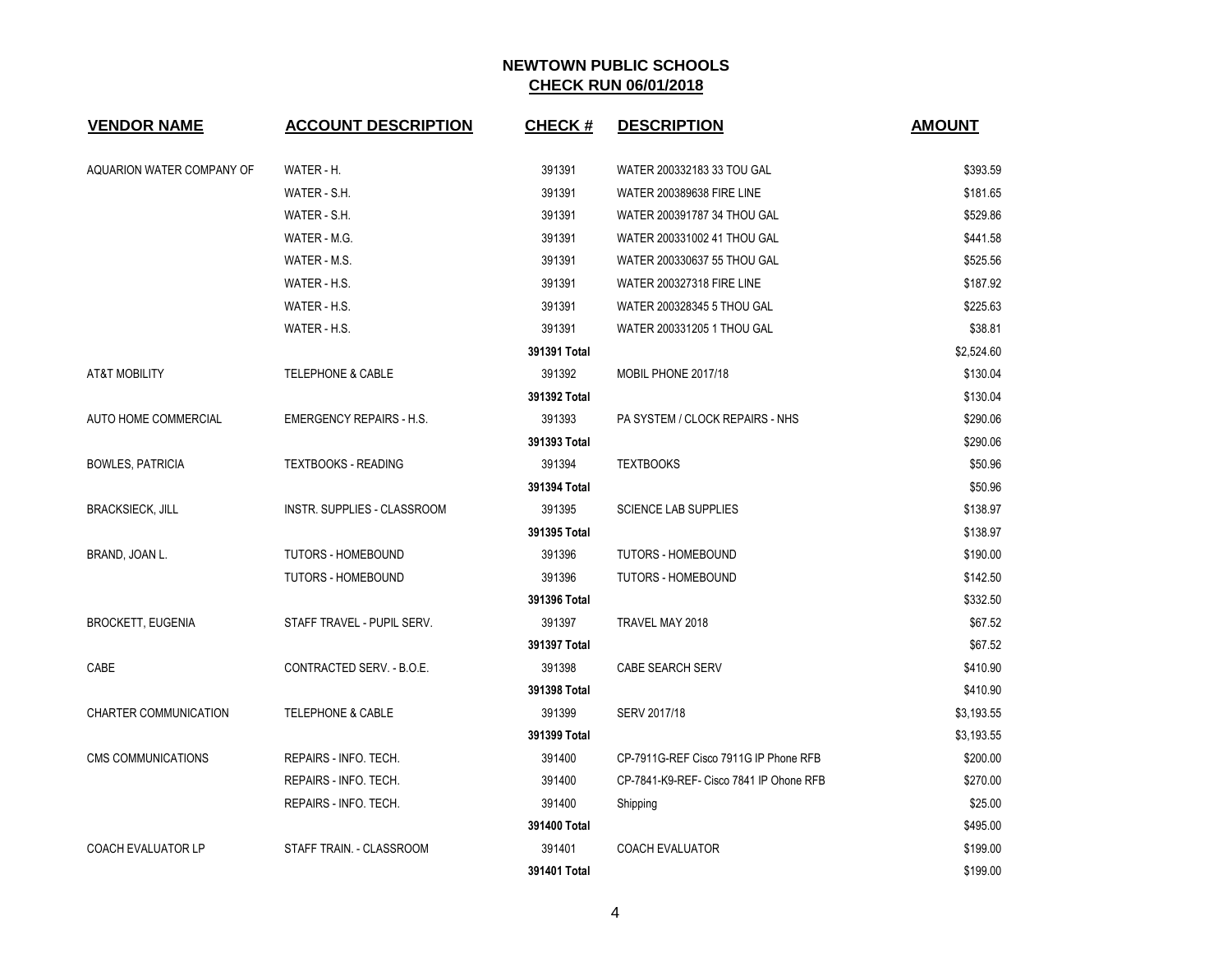| <b>VENDOR NAME</b>               | <b>ACCOUNT DESCRIPTION</b>           | <b>CHECK#</b> | <b>DESCRIPTION</b>                                     | <b>AMOUNT</b> |
|----------------------------------|--------------------------------------|---------------|--------------------------------------------------------|---------------|
| CONNEC-TO-TALK                   | PROF. SERV. - PSYCH/MED. EVAL.       | 391402        | ABA SERV 05/21-05/25/18                                | \$1,120.00    |
|                                  |                                      | 391402 Total  |                                                        | \$1,120.00    |
| CONNELLY, SUSAN                  | INSTR. SUPPLIES - GUIDANCE           | 391403        | <b>GUIDANCE SUPPLIES</b>                               | \$43.96       |
|                                  |                                      | 391403 Total  |                                                        | \$43.96       |
| CONNOR, LAUREN                   | STAFF TRAVEL - PUPIL SERV.           | 391404        | TRAVEL MARCH 2018                                      | \$33.89       |
|                                  |                                      | 391404 Total  |                                                        | \$33.89       |
| CONNORS, JENNA                   | <b>ACTIVITIES SALARIES</b>           | 391405        | <b>SUPPLIES</b>                                        | \$75.00       |
|                                  |                                      | 391405 Total  |                                                        | \$75.00       |
| <b>CSCA</b>                      | MEMBERSHIPS - GUIDANCE               | 391406        | LAUREN MARTI RENEWAL                                   | \$60.00       |
|                                  |                                      | 391406 Total  |                                                        | \$60.00       |
| CT BEHAVIORAL HEALTH             | TUITION - OUT-OF-DISTRICT            | 391407        | TUITION - OUT-OF-DISTRICT                              | \$5,300.00    |
|                                  |                                      | 391407 Total  |                                                        | \$5,300.00    |
| <b>CTAHPERD</b>                  | MEMBERSHIPS - P.E.                   | 391408        | 2018 MEMBERSHIP RENEWAL                                | \$35.00       |
|                                  |                                      | 391408 Total  |                                                        | \$35.00       |
| <b>CUTTING EDGE HOME SERVICE</b> | <b>B&amp;G CONTRACTED SERV.</b>      | 391409        | GRASS CUTTING SVC - RIS 2017-2018                      | \$190.00      |
|                                  |                                      | 391409 Total  |                                                        | \$190.00      |
| DALY, MJ LLC                     | <b>B&amp;G CONTRACTED SERV.</b>      | 391410        | <b>QTRLY SPRINKLER INSPECTIONS</b>                     | \$660.00      |
|                                  | <b>B&amp;G CONTRACTED SERV.</b>      | 391410        | <b>QTRLY SPRINKLER INSPECTIONS</b>                     | \$200.00      |
|                                  | <b>B&amp;G CONTRACTED SERV.</b>      | 391410        | <b>QTRLY SPRINKLER INSPECTIONS</b>                     | \$460.00      |
|                                  | <b>B&amp;G CONTRACTED SERV.</b>      | 391410        | <b>QTRLY SPRINKLER INSPECTIONS</b>                     | \$849.00      |
|                                  |                                      | 391410 Total  |                                                        | \$2,169.00    |
| DANDY DISTRIBUTOS INC.           | INSTR. SUPPLIES - LIFE MAN./CULINARY | 391411        | <b>FOOD SUPPLIES</b>                                   | \$1,245.68    |
|                                  | INSTR. SUPPLIES - LIFE MAN./CULINARY | 391411        | <b>FOOD SUPPLIES</b>                                   | \$286.97      |
|                                  | INSTR. SUPPLIES - LIFE MAN./CULINARY | 391411        | <b>FOOD SUPPLIES</b>                                   | \$449.42      |
|                                  |                                      | 391411 Total  |                                                        | \$1,982.07    |
| DAY, DIANE B.                    | <b>ACTIVITIES SALARIES</b>           | 391412        | <b>TEACHER SUPPLIES</b>                                | \$72.00       |
|                                  |                                      | 391412 Total  |                                                        | \$72.00       |
| DEMCO INC.                       | SUPPLIES - LIBRARY                   | 391413        | Supplies for RIS LMC including labels, tape, book ends | \$318.69      |
|                                  |                                      | 391413 Total  |                                                        | \$318.69      |
| DURKINS INC.                     | OFF. SUPPLIES - ADMIN.               | 391414        | <b>FLAG EXCHANGE</b>                                   | \$74.89       |
|                                  |                                      | 391414 Total  |                                                        | \$74.89       |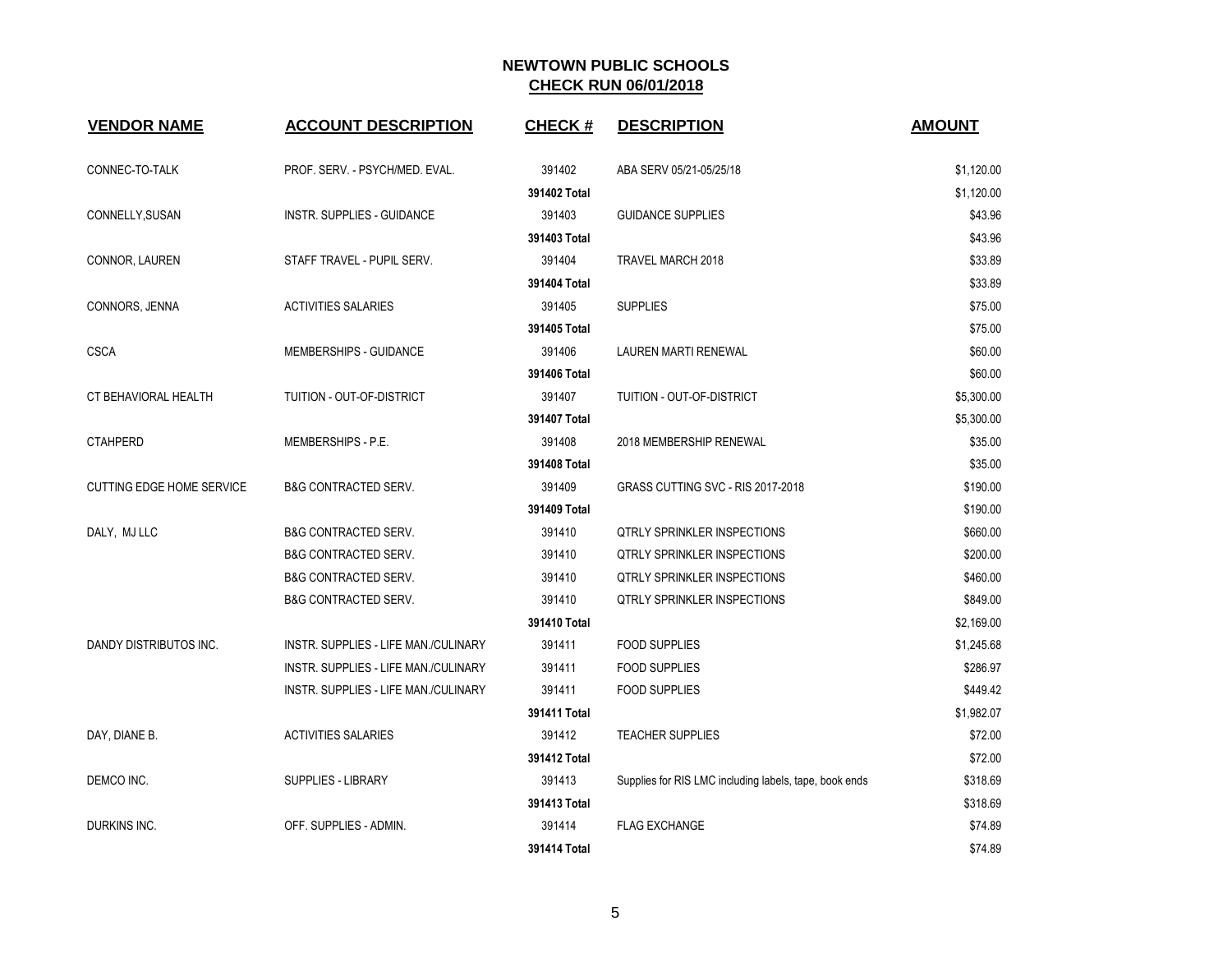| <b>VENDOR NAME</b>              | <b>ACCOUNT DESCRIPTION</b>              | <b>CHECK#</b> | <b>DESCRIPTION</b>               | <b>AMOUNT</b> |
|---------------------------------|-----------------------------------------|---------------|----------------------------------|---------------|
| ECOLAB FOOD SAFETY SPECIA       | INSTR. SUPPLIES - LIFE MAN./CULINARY    | 391415        | SANITIZER TEST STRIPS            | \$81.04       |
|                                 |                                         | 391415 Total  |                                  | \$81.04       |
| EPPLEY, KEVIN                   | INSTR. SUPPLIES - TECH. ED              | 391416        | <b>TECH ED SUPPLIES</b>          | \$45.69       |
|                                 |                                         | 391416 Total  |                                  | \$45.69       |
| EVERSOURCE (ELEC-BOE)           | ELECTRICITY - H.                        | 391417        | ELEC 51084633023 24,000. KWH     | \$4,668.11    |
|                                 | ELECTRICITY - S.H.                      | 391417        | ELEC 51466947041 72,192. KWH     | \$12,068.66   |
|                                 | ELECTRICITY - M.G.                      | 391417        | ELEC 51171733009 18,320. KWH     | \$3,132.98    |
|                                 | ELECTRICITY - HOM.                      | 391417        | ELEC 51844633024 43,200. KWH     | \$8,396.64    |
|                                 | ELECTRICITY - H.S.                      | 391417        | ELEC 51223253097 H/S SNACK SHOP  | \$45.03       |
|                                 | ELECTRICITY - H.S.                      | 391417        | ELEC 51318375011 3,233. KWH      | \$453.61      |
|                                 | ELECTRICITY - H.S.                      | 391417        | ELEC 51356633040 28. KWH         | \$75.49       |
|                                 | ELECTRICITY - H.S.                      | 391417        | ELEC 51418253076 100,800 KWH     | \$55,157.18   |
|                                 |                                         | 391417 Total  |                                  | \$83,997.70   |
| EVERSOURCE (GAS-BOE)            | PROPANE & NATURAL GAS - RIS.            | 391418        | GAS 57526160064 6.3 CCF          | \$259.39      |
|                                 | <b>PROPANE &amp; NATURAL GAS - M.S.</b> | 391418        | GAS 57201350022 45.7 CCF         | \$2,331.92    |
|                                 | PROPANE & NATURAL GAS - H.S.            | 391418        | GAS 57379855042 5.4 CCF          | \$259.79      |
|                                 |                                         | 391418 Total  |                                  | \$2,851.10    |
| <b>FANELLI, TRACY</b>           | <b>ACTIVITIES SALARIES</b>              | 391419        | <b>TEACHER SUPPLIES</b>          | \$71.00       |
|                                 |                                         | 391419 Total  |                                  | \$71.00       |
| FITCH, RITA V.                  | CONTRACTED SERV. - SP/HEAR.             | 391420        | <b>BI-LINGUAL SPEECH EVAL</b>    | \$687.50      |
|                                 |                                         | 391420 Total  |                                  | \$687.50      |
| <b>FOLLETT SCHOOL SOLUTIONS</b> | <b>SUPPLIES - LIBRARY</b>               | 391421        | Books. Please see attached.      | \$17.98       |
|                                 | <b>SUPPLIES - LIBRARY</b>               | 391421        | Books. Please see attached.      | \$2,950.55    |
|                                 | <b>SUPPLIES - LIBRARY</b>               | 391421        | Books. Please see attached.      | \$512.00      |
|                                 |                                         | 391421 Total  |                                  | \$3,480.53    |
| FRIES, ANNE                     | <b>ACTIVITIES SALARIES</b>              | 391422        | <b>TEACHER APPRECIATION</b>      | \$75.00       |
|                                 |                                         | 391422 Total  |                                  | \$75.00       |
| GASPARINE, BARBARA              | OFF. SUPPLIES - ADMIN.                  | 391423        | <b>ADM SUPPLIES</b>              | \$97.70       |
|                                 |                                         | 391423 Total  |                                  | \$97.70       |
| GCC                             | PRINTING - B.O.E.                       | 391424        | 25 REVISED INFORMATION CARD SETS | \$222.50      |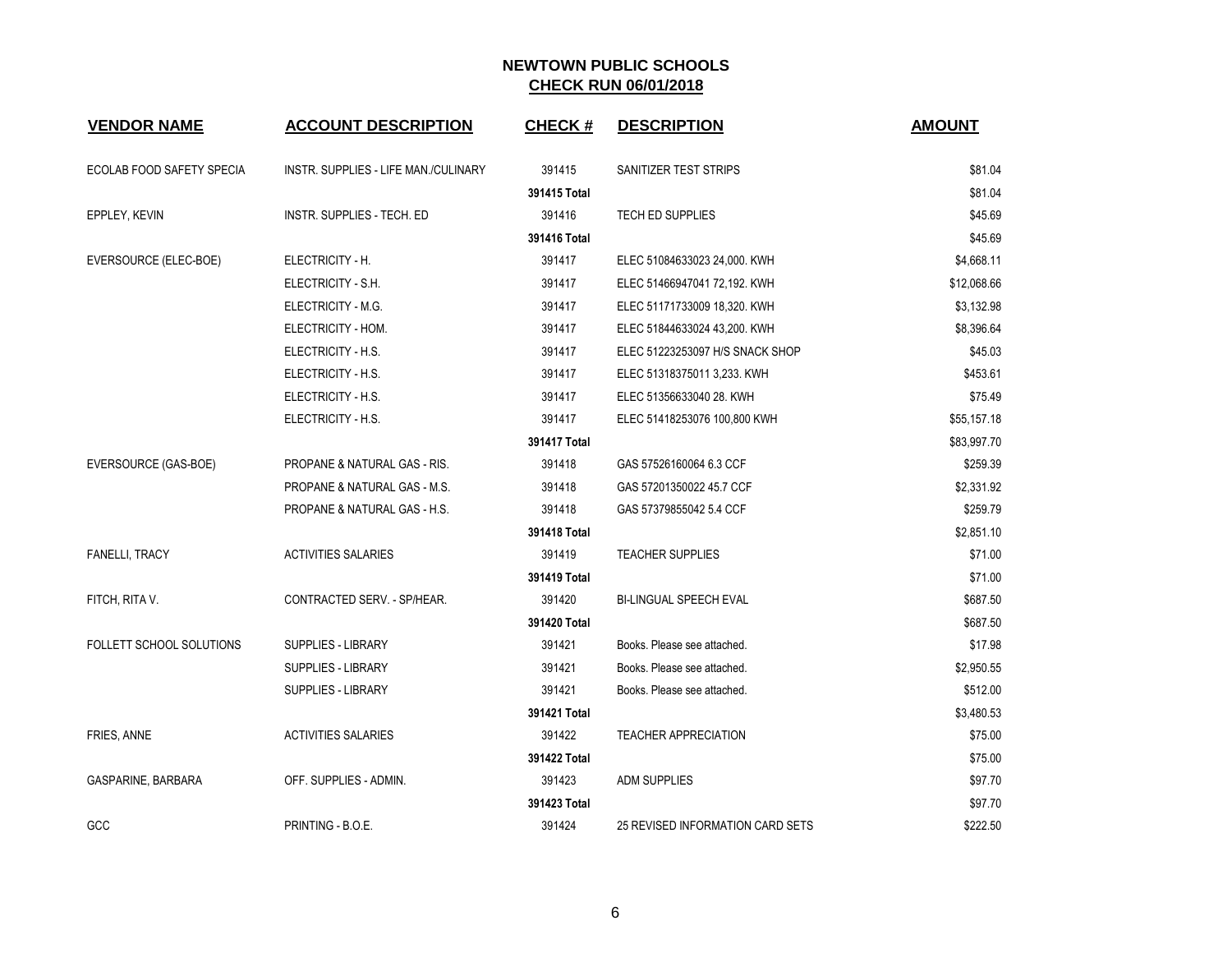| <b>VENDOR NAME</b>           | <b>ACCOUNT DESCRIPTION</b>      | <b>CHECK#</b> | <b>DESCRIPTION</b>                     | <b>AMOUNT</b> |
|------------------------------|---------------------------------|---------------|----------------------------------------|---------------|
| GCC                          | PRINTING - B.O.E.               | 391424        | 525 REVISED INFORMATION CARD SETS      | \$367.50      |
|                              | PRINTING - B.O.E.               | 391424        | <b>FREIGHT</b>                         | \$21.16       |
|                              |                                 | 391424 Total  |                                        | \$611.16      |
| <b>GLOBAL MECHANICAL LLC</b> | <b>EMERGENCY REPAIRS - HOM.</b> | 391425        | CIRCULATING MTR BURNED OUT - HOM       | \$5,137.86    |
|                              |                                 | 391425 Total  |                                        | \$5,137.86    |
| GONSKI, JILL                 | INSTR. SUPPLIES - SP. ED. H.S.  | 391426        | <b>TOOLS FOR LIVING</b>                | \$91.76       |
|                              |                                 | 391426 Total  |                                        | \$91.76       |
| <b>PRIVATE</b>               | TUITION - OUT-OF-DISTRICT       | 391427        | TUITION - OUT-OF-DISTRICT              | \$1,620.00    |
|                              |                                 | 391427 Total  |                                        | \$1,620.00    |
| <b>GRAYARC</b>               | OFF. SUPPLIES - ADMIN.          | 391428        | <b>RECEIPT BOOKS</b>                   | \$361.87      |
|                              | OFF. SUPPLIES - ADMIN.          | 391428        | <b>SHIPPING</b>                        | \$29.95       |
|                              |                                 | 391428 Total  |                                        | \$391.82      |
| HABER, SAMUEL                | STAFF TRAIN. - CLASSROOM        | 391429        | <b>TEACHER SUPPLIES</b>                | \$75.00       |
|                              |                                 | 391429 Total  |                                        | \$75.00       |
| LABAS, JEAN                  | TUITION - OUT-OF-DISTRICT       | 391430        | TUITION - OUT-OF-DISTRICT              | \$190.00      |
|                              |                                 | 391430 Total  |                                        | \$190.00      |
| LAKESHORE LEARNING M         | INSTR. SUPPLIES - CLASSROOM     | 391431        | Supplies for reading room see attached | \$402.82      |
|                              | INSTR. SUPPLIES - CLASSROOM     | 391431        | shipping/handling                      | \$60.42       |
|                              |                                 | 391431 Total  |                                        | \$463.24      |
| <b>LAND JET BUS LINES</b>    | STAFF TRAVEL - CLASSROOM        | 391432        | <b>STAFF GRADUATION</b>                | \$900.00      |
|                              | STUDENT TRAVEL - CLASSROOM      | 391432        | <b>BAND GRADUATION</b>                 | \$900.00      |
|                              |                                 | 391432 Total  |                                        | \$1,800.00    |
| LEAHY'S FUELS INC.           | PROPANE & NATURAL GAS - H.S.    | 391433        | PROPANE 331.2 UNITS                    | \$659.09      |
|                              |                                 | 391433 Total  |                                        | \$659.09      |
| LEJA, KATHERINE              | <b>ACTIVITIES SALARIES</b>      | 391434        | <b>TEACHER APPRECIATION</b>            | \$75.00       |
|                              |                                 | 391434 Total  |                                        | \$75.00       |
| LILLY, KELLY                 | <b>ACTIVITIES SALARIES</b>      | 391435        | TEACHER APPRECIATION.                  | \$75.00       |
|                              |                                 | 391435 Total  |                                        | \$75.00       |
| MARAK, JILL                  | <b>INSTR. SUPPLIES - MUSIC</b>  | 391436        | <b>QUIA SUBSCRIPTION</b>               | \$49.00       |
|                              |                                 | 391436 Total  |                                        | \$49.00       |
| MASON W.B. INC.              | OFF. SUPPLIES - BUS. SERV.      | 391437        | COFFEE 2017/18                         | \$45.56       |
|                              | OFF. SUPPLIES - BUS. SERV.      | 391437        | <b>SUPPLIES 2017/18</b>                | \$127.56      |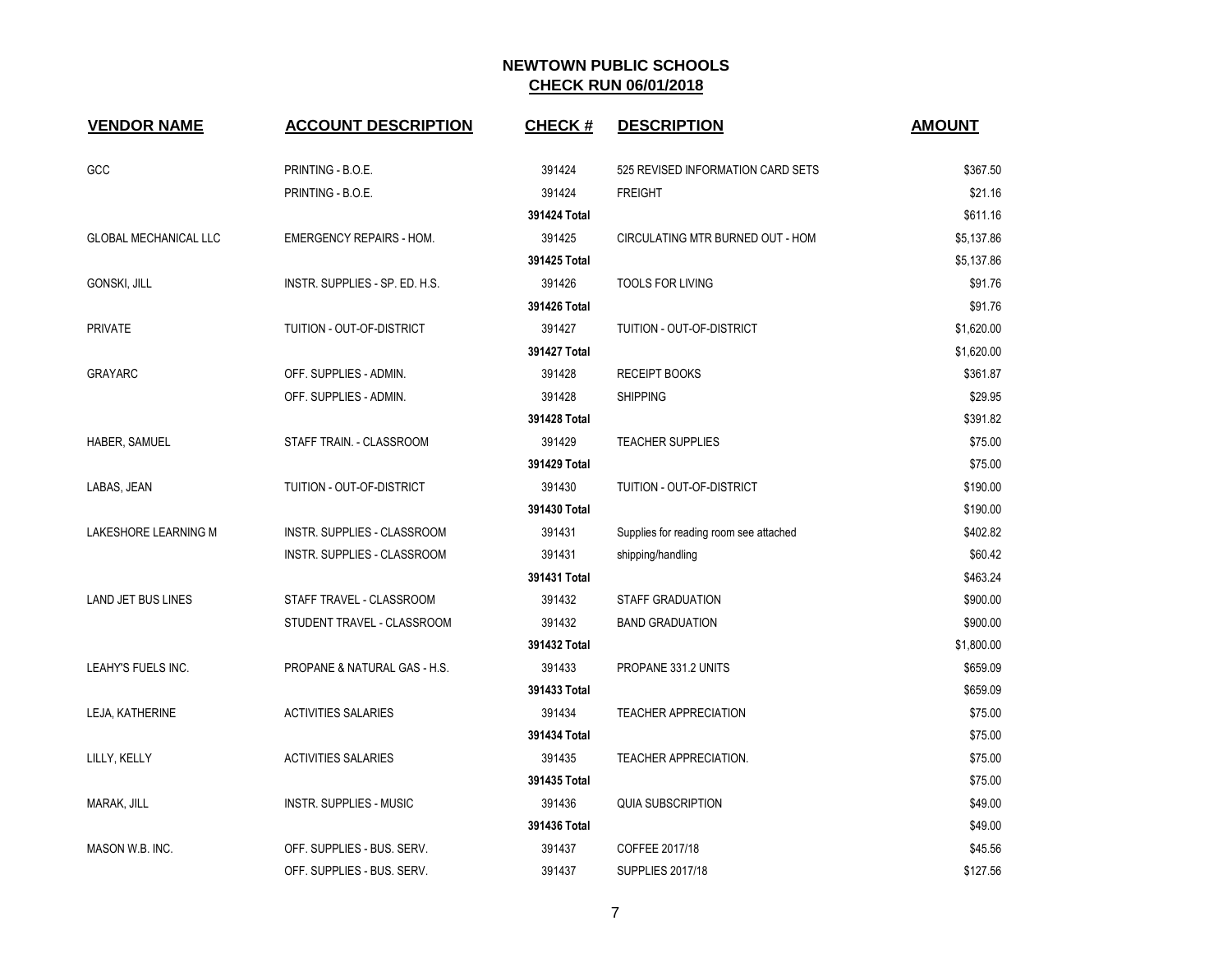| <b>VENDOR NAME</b>  | <b>ACCOUNT DESCRIPTION</b>         | <b>CHECK#</b> | <b>DESCRIPTION</b>                        | <b>AMOUNT</b> |
|---------------------|------------------------------------|---------------|-------------------------------------------|---------------|
| MASON W.B. INC.     | INSTR. SUPPLIES - SP. ED. H.S.     | 391437        | NHS SUPPLIES                              | \$690.53      |
|                     | INSTR. SUPPLIES - SP. ED. H.S.     | 391437        | NHS SUPPLIES                              | \$157.17      |
|                     | INSTR. SUPPLIES - CLASSROOM        | 391437        | For copier paper                          | \$69.00       |
|                     | INSTR. SUPPLIES - CLASSROOM        | 391437        | For copier paper                          | \$287.74      |
|                     | INSTR. SUPPLIES - CLASSROOM        | 391437        | For copier paper                          | \$487.40      |
|                     | INSTR. SUPPLIES - CLASSROOM        | 391437        | For copier paper                          | \$536.26      |
|                     | INSTR. SUPPLIES - CLASSROOM        | 391437        | For copier paper                          | \$2,487.00    |
|                     | OFF. SUPPLIES - ADMIN.             | 391437        | 40 cases of white copy paper              | \$994.80      |
|                     | INSTR. SUPPLIES - SP. ED. H.S.     | 391437        | BASYX-HVL511 CHAIRS                       | \$1,089.00    |
|                     | INSTR. SUPPLIES - SP. ED. H.S.     | 391437        | MODWAY-EE1595BLK CHAIRS                   | \$276.00      |
|                     | INSTR. SUPPLIES - SP. ED. H.S.     | 391437        | ALEUS4616 STOOL                           | \$69.00       |
|                     | INSTR. SUPPLIES - SP. ED. H.S.     | 391437        | MODWAY-EE1595BLK CHAIRS                   | \$250.00      |
|                     | INSTR. SUPPLIES - SP. ED. H.S.     | 391437        | <b>FREIGHT</b>                            | \$30.00       |
|                     | INSTR. SUPPLIES - CLASSROOM        | 391437        | Laminate Rolls, Highlighters & Bday Cards | \$417.34      |
|                     | INSTR. SUPPLIES - CLASSROOM        | 391437        | Laminate Rolls, Highlighters & Bday Cards | \$51.06       |
|                     | <b>INSTR. SUPPLIES - CLASSROOM</b> | 391437        | Laminate Rolls, Highlighters & Bday Cards | \$9.30        |
|                     | INSTR. SUPPLIES - SP. ED. H.S.     | 391437        | SUPPLES AS ATTACHED                       | \$25.97       |
|                     | INSTR. SUPPLIES - SP. ED. H.S.     | 391437        | SUPPLIES AS ATTACHED                      | \$102.86      |
|                     | INSTR. SUPPLIES - CLASSROOM        | 391437        | Brother TN-350 Fax Toner                  | \$72.99       |
|                     |                                    | 391437 Total  |                                           | \$8,276.54    |
| MCDONALD, PATRICIA  | MEMBERSHIPS - ELEM.                | 391438        | <b>NASN PROF MEMBERSHIP</b>               | \$141.00      |
|                     |                                    | 391438 Total  |                                           | \$141.00      |
| METZ, ANTHONY       | STAFF TRAVEL - CLASSROOM           | 391439        | <b>MET TICKET &amp; METRO RAIL ROAD</b>   | \$66.50       |
|                     |                                    | 391439 Total  |                                           | \$66.50       |
| METZ, JESSICA       | STAFF TRAVEL - CLASSROOM           | 391440        | MET TICKET & TRAIN TICKET                 | \$119.48      |
|                     |                                    | 391440 Total  |                                           | \$119.48      |
| MICHAUD, MARC       | REPAIRS - PROJ. ADV.               | 391441        | <b>REPAIRS</b>                            | \$179.11      |
|                     |                                    | 391441 Total  |                                           | \$179.11      |
| MICHLOVITZ, DOUGLAS | <b>ACTIVITIES SALARIES</b>         | 391442        | <b>TEACHER APPRECIATION</b>               | \$70.53       |
|                     |                                    | 391442 Total  |                                           | \$70.53       |
| <b>MITCHELL</b>     | FUEL FOR VEHICLES - TRANS.         | 391443        | GAS 900.1                                 | \$1,071.12    |
|                     |                                    | 391443 Total  |                                           | \$1,071.12    |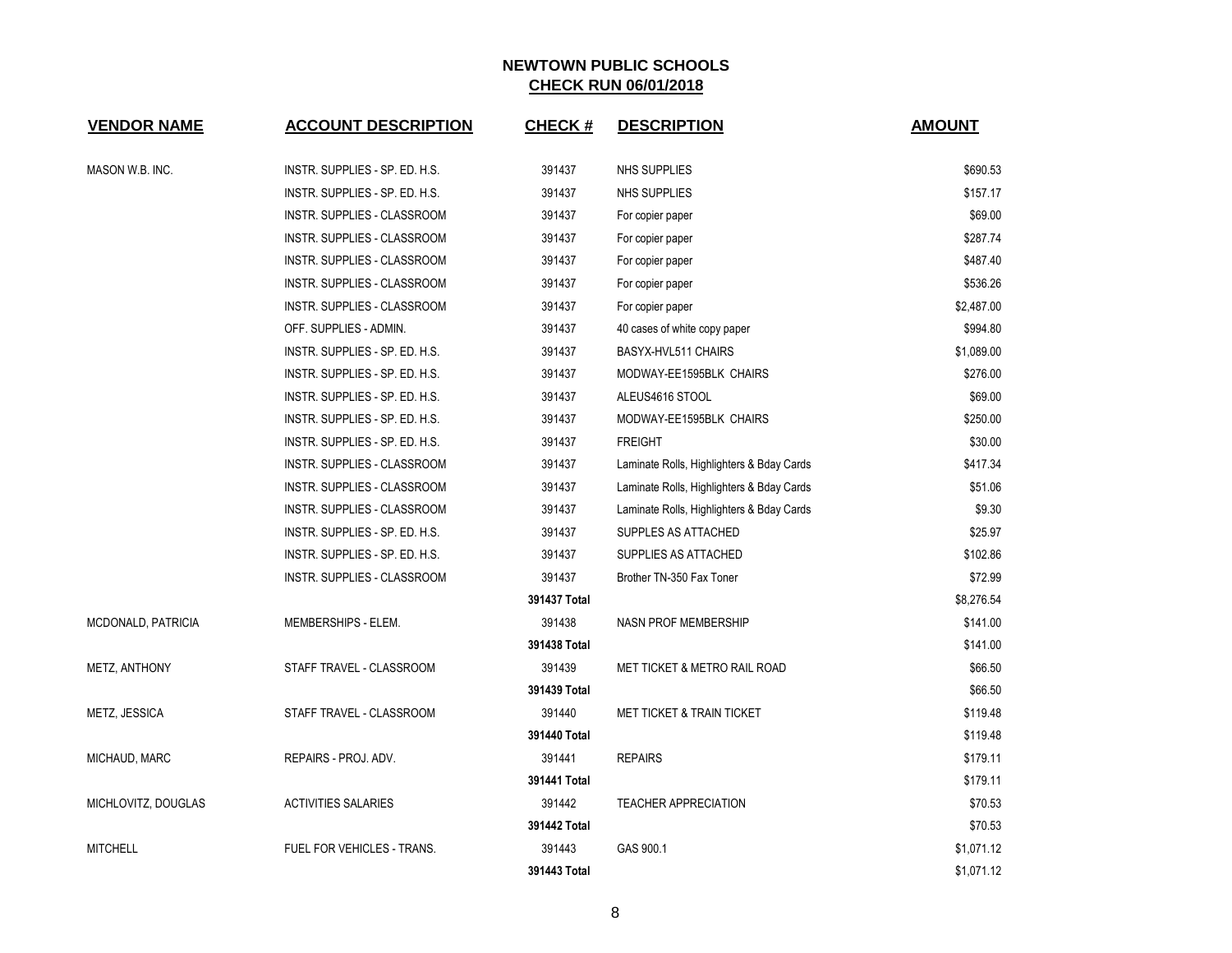| <b>VENDOR NAME</b>        | <b>ACCOUNT DESCRIPTION</b>       | <b>CHECK#</b> | <b>DESCRIPTION</b>                                      | <b>AMOUNT</b> |
|---------------------------|----------------------------------|---------------|---------------------------------------------------------|---------------|
|                           |                                  |               |                                                         |               |
| MOBILE MINI, INC.         | <b>EQUIP RENTAL - B&amp;G</b>    | 391444        | STORAGE CONTAINER RENTAL (E726) - 2017-2018             | \$75.00       |
|                           | EQUIP RENTAL - SPORTS            | 391444        | <b>CONTAINER RENTAL</b>                                 | \$95.00       |
|                           | <b>EQUIP RENTAL - SPORTS</b>     | 391444        | <b>CONTAINER RENTAL</b>                                 | \$95.00       |
|                           | <b>EQUIP RENTAL - SPORTS</b>     | 391444        | <b>CONTAINER RENTAL</b>                                 | \$75.00       |
|                           | EQUIP RENTAL - SPORTS            | 391444        | <b>CONTAINER RENTAL</b>                                 | \$75.00       |
|                           |                                  | 391444 Total  |                                                         | \$415.00      |
| MORSE & CO, E.A.          | <b>REPAIRS - CUSTODIAL</b>       | 391445        | VACUUM REPAIR PARTS - CUST REPAIRS                      | \$796.00      |
|                           |                                  | 391445 Total  |                                                         | \$796.00      |
| NARAYANAN, LISA           | <b>INSTR. SUPPLIES - SCIENCE</b> | 391446        | <b>BIOLOGY SUPPLIES</b>                                 | \$146.35      |
|                           |                                  | 391446 Total  |                                                         | \$146.35      |
| NEW ENGLAND SPORTSWEAR    | <b>INSTR. SUPPLIES - SPORTS</b>  | 391447        | (30) Boys XC Additional Uniforms (jerseys/shorts)       | \$1,170.00    |
|                           |                                  | 391447 Total  |                                                         | \$1,170.00    |
| NYA SPORTS & FITNESS CENT | <b>INSTR. SUPPLIES - SPORTS</b>  | 391448        | Rental for NHS Girls Softball                           | \$150.00      |
|                           |                                  | 391448 Total  |                                                         | \$150.00      |
| ORIGO EDUCATION           | TEXTBOOKS - CLASSROOM            | 391449        | Math Workbooks - see attached                           | \$573.75      |
|                           | TEXTBOOKS - CLASSROOM            | 391449        | <b>SHIPPING</b>                                         | \$57.38       |
|                           |                                  | 391449 Total  |                                                         | \$631.13      |
| OTIS ELEVATOR COMPANY     | <b>B&amp;G CONTRACTED SERV.</b>  | 391450        | ELEVATOR SVC CONTRACT - HAWL/RIS 2017-2018              | \$292.53      |
|                           |                                  | 391450 Total  |                                                         | \$292.53      |
| PAR INC.                  | INSTR. SUPPLIES - PSYCH.         | 391451        | BRIEF 2 TEACHER FORM ITEM 10974-TB                      | \$216.00      |
|                           | INSTR. SUPPLIES - PSYCH.         | 391451        | <b>SHIPPING</b>                                         | \$21.60       |
|                           |                                  | 391451 Total  |                                                         | \$237.60      |
| <b>PEAP</b>               | CONTRACTED SERV. - CLASSRM       | 391452        | NAESP Presidential Awards for students.                 | \$270.00      |
|                           | CONTRACTED SERV. - CLASSRM       | 391452        | Shipping charge                                         | \$17.00       |
|                           |                                  | 391452 Total  |                                                         | \$287.00      |
| PETTY CASH - REED         | OFF. SUPPLIES - ADMIN.           | 391453        | PETTY CASH                                              | \$105.35      |
|                           |                                  | 391453 Total  |                                                         | \$105.35      |
| POMPANO, MARK J.          | STAFF TRAVEL - SECURITY          | 391454        | TRAVEL MAY 2018                                         | \$228.36      |
|                           |                                  | 391454 Total  |                                                         | \$228.36      |
| POPE, JONATHAN            | CONTRACTED SERV. - GUIDANCE      | 391455        | For scheduling fee, 2018/2019 School Year. See attached | \$2,700.00    |
|                           |                                  | 391455 Total  |                                                         | \$2,700.00    |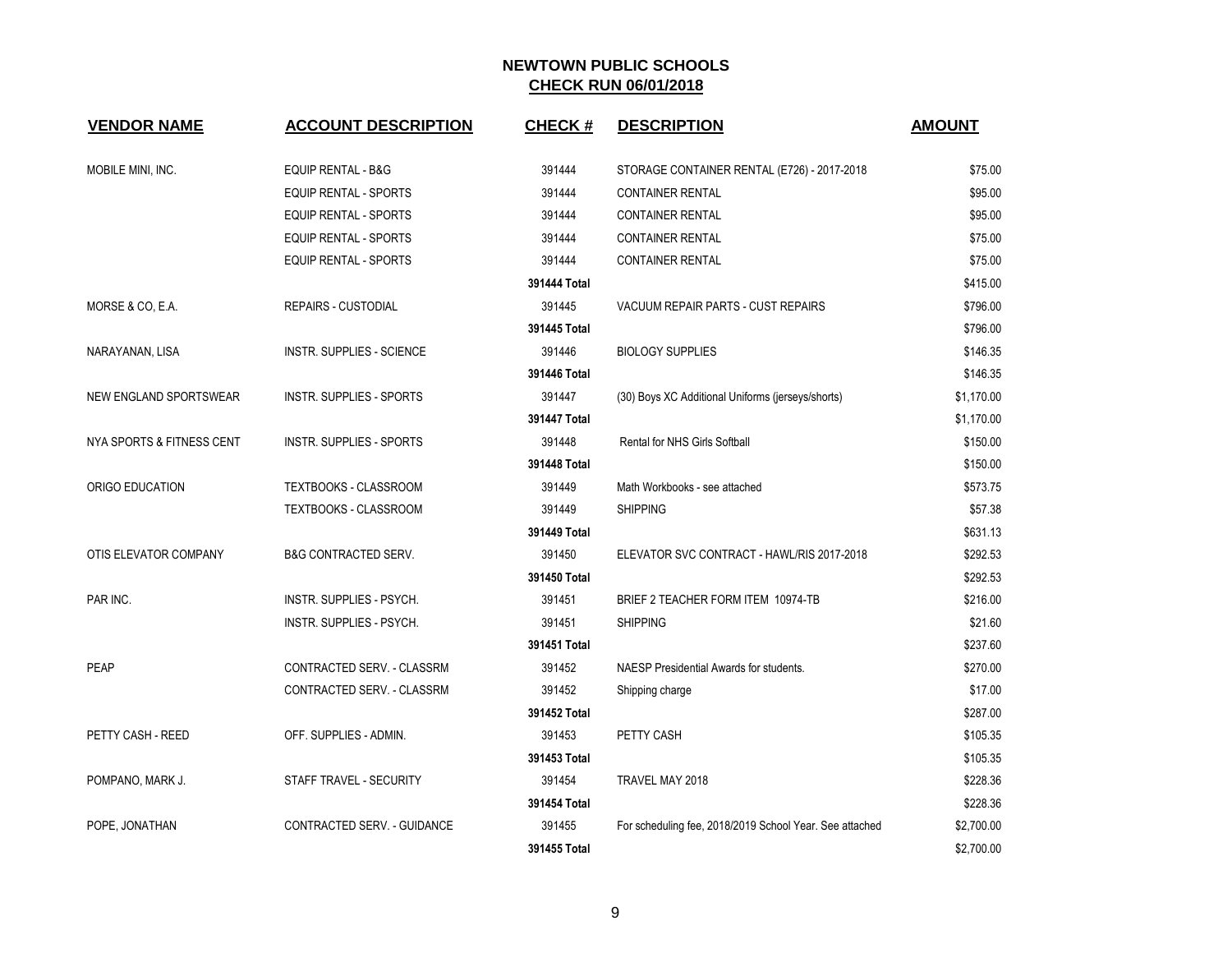| <b>VENDOR NAME</b>           | <b>ACCOUNT DESCRIPTION</b>       | <b>CHECK#</b> | <b>DESCRIPTION</b>                                         | <b>AMOUNT</b> |
|------------------------------|----------------------------------|---------------|------------------------------------------------------------|---------------|
|                              |                                  |               |                                                            |               |
| PROJECTOR LAMP SOURCE        | INSTR. SUPPLIES - COMPUTER ED.   | 391456        | Projector lamp Part number AP.8EF01GC01, BL-FP180E.For O   | \$111.82      |
|                              |                                  | 391456 Total  |                                                            | \$111.82      |
| PROMOS ON-TIME               | OFF. SUPPLIES - ADMIN.           | 391457        | Silicone Mobile Device pocket for staff appreciation week. | \$290.00      |
|                              | OFF. SUPPLIES - ADMIN.           | 391457        | Set Up Charge                                              | \$45.00       |
|                              | OFF. SUPPLIES - ADMIN.           | 391457        | Shipping charge                                            | \$44.95       |
|                              |                                  | 391457 Total  |                                                            | \$379.95      |
| QUILL CORPORATION            | OFF. SUPPLIES - ADMIN.           | 391458        | While You Were Out Pads Free Shipping                      | \$123.10      |
|                              |                                  | 391458 Total  |                                                            | \$123.10      |
| <b>RDPAGENCY</b>             | CONTRACTED SERV. - SP/HEAR.      | 391459        | SPANISH INTERPRETER FOR PPT SHS                            | \$160.00      |
|                              |                                  | 391459 Total  |                                                            | \$160.00      |
| REALLY GOOD STUFF INC.       | INSTR. SUPPLIES - CLASSROOM      | 391460        | <b>Classroom Baskets</b>                                   | \$439.88      |
|                              | INSTR. SUPPLIES - CLASSROOM      | 391460        | Shipping - Coupon code MAYSAVINGS                          | \$52.79       |
|                              |                                  | 391460 Total  |                                                            | \$492.67      |
| RICHARDSON, DARIA            | STAFF TRAVEL - CLASSROOM         | 391461        | <b>TRAVEL</b>                                              | \$123.07      |
|                              |                                  | 391461 Total  |                                                            | \$123.07      |
| <b>SCALLON, NANCY</b>        | <b>ACTIVITIES SALARIES</b>       | 391462        | <b>TEACHER APPRECIATION</b>                                | \$75.00       |
|                              |                                  | 391462 Total  |                                                            | \$75.00       |
| <b>SCHOOL OUTFITTERS LLC</b> | <b>INSTR. SUPPLIES - ENGLISH</b> | 391463        | Norwood Chair NOR 1AH 1048 SO                              | \$79.88       |
|                              | INSTR. SUPPLIES - ENGLISH        | 391463        | Shipping                                                   | \$11.66       |
|                              |                                  | 391463 Total  |                                                            | \$91.54       |
| <b>SECURE ECO SHRED</b>      | OFF. SUPPLIES - ADMIN.           | 391464        | for monthly shredding contract. July 2017-July 2018        | \$35.00       |
|                              |                                  | 391464 Total  |                                                            | \$35.00       |
| SHANAHAN, GINA               | <b>ACTIVITIES SALARIES</b>       | 391465        | <b>TEACHER APPRECIATION</b>                                | \$73.97       |
|                              |                                  | 391465 Total  |                                                            | \$73.97       |
| SHI INTERNATIONAL CORP.      | EQUIPMENT - INFO. TECH.          | 391466        | Intel Xeon Silver 2.5 Chassis                              | \$5,069.50    |
|                              |                                  | 391466 Total  |                                                            | \$5,069.50    |
| SOUTHBURY PRINTING C         | PRINTING - ADMIN.                | 391467        | CUM folders, 200, quote 12764                              | \$186.05      |
|                              | PRINTING - ADMIN.                | 391467        | 5 boxes of 500 white #10 envelopes                         | \$261.83      |
|                              | PRINTING - ADMIN.                | 391467        | Principal Letterhead                                       | \$83.34       |
|                              |                                  | 391467 Total  |                                                            | \$531.22      |
| STEPNEY HARDWARE INC.        | <b>B&amp;G SUPPLIES - MAINT.</b> | 391468        | FOR MAINT SUPPLIES 2017-2018                               | \$84.67       |
|                              | <b>B&amp;G SUPPLIES - MAINT.</b> | 391468        | FOR MAINT SUPPLIES 2017-2018                               | \$776.41      |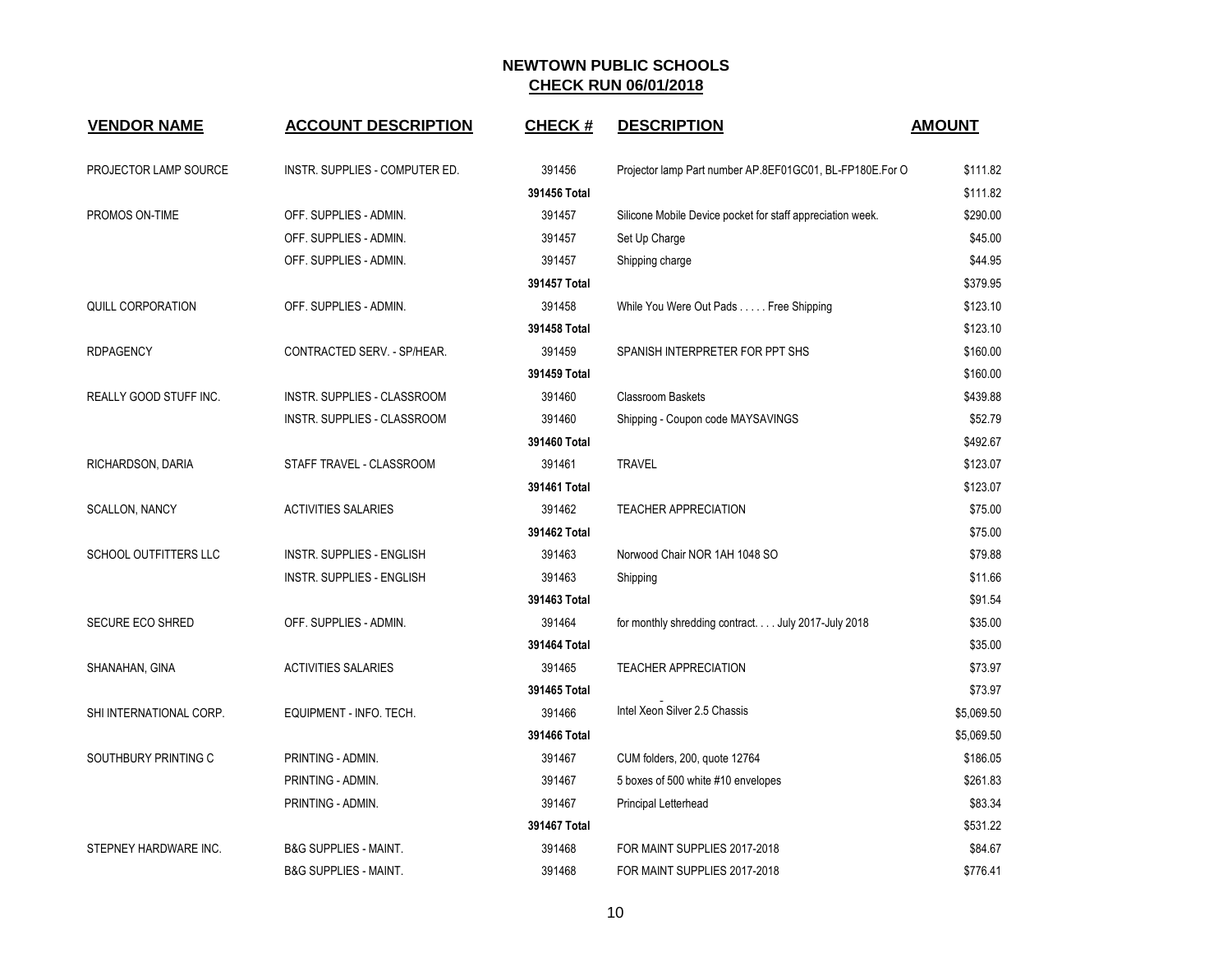| <b>VENDOR NAME</b>           | <b>ACCOUNT DESCRIPTION</b>          | <b>CHECK#</b> | <b>DESCRIPTION</b>                         | <b>AMOUNT</b> |
|------------------------------|-------------------------------------|---------------|--------------------------------------------|---------------|
| STEPNEY HARDWARE INC.        | <b>B&amp;G SUPPLIES - MAINT.</b>    | 391468        | FOR MAINT SUPPLIES 2017-2018               | \$11.98       |
|                              | <b>B&amp;G SUPPLIES - MAINT.</b>    | 391468        | FOR MAINT SUPPLIES 2017-2018               | \$184.95      |
|                              | <b>B&amp;G SUPPLIES - MAINT.</b>    | 391468        | FOR MAINT SUPPLIES 2017-2018               | \$12.78       |
|                              | <b>B&amp;G SUPPLIES - MAINT.</b>    | 391468        | FOR MAINT SUPPLIES 2017-2018               | \$46.48       |
|                              |                                     | 391468 Total  |                                            | \$1,117.27    |
| STRAIT, SARA                 | DUE FROM EDUCATION FUNDS            | 391469        | <b>ACTIVITIES REIMB</b>                    | \$62.22       |
|                              |                                     | 391469 Total  |                                            | \$62.22       |
| TATANGELO, BRIANNE           | STAFF TRAIN. - CLASSROOM            | 391470        | <b>TEACHER SUPPLIES</b>                    | \$67.72       |
|                              |                                     | 391470 Total  |                                            | \$67.72       |
| TAX COLLECTOR NEWTOWN        | SEWER OPERATION & MAINT.            | 391471        | SEWER MAINT 556. UNITS                     | \$4,173.34    |
|                              |                                     | 391471 Total  |                                            | \$4,173.34    |
| TAX COLLECTOR NEWTOWN        | SEWER OPERATION & MAINT.            | 391472        | SEWER HAW 91. UNITS                        | \$683.05      |
|                              |                                     | 391472 Total  |                                            | \$683.05      |
| TAX COLLECTOR NEWTOWN        | SEWER OPERATION & MAINT.            | 391473        | SEWER M/S 157. UNITS                       | \$1,178.44    |
|                              |                                     | 391473 Total  |                                            | \$1,178.44    |
| TAX COLLECTOR NEWTOWN        | SEWER OPERATION & MAINT.            | 391474        | SEWER S/H 87. UNITS                        | \$653.02      |
|                              |                                     | 391474 Total  |                                            | \$653.02      |
| <b>VENTURA, ERIC</b>         | <b>B&amp;G SUPPLIES - CUSTODIAL</b> | 391475        | SHOES (80674)                              | \$106.34      |
|                              |                                     | 391475 Total  |                                            | \$106.34      |
| <b>VERIZON WIRELESS</b>      | <b>TELEPHONE &amp; CABLE</b>        | 391476        | TELEPHONE SERV 2017/18                     | \$2,279.35    |
|                              |                                     | 391476 Total  |                                            | \$2,279.35    |
| <b>VITARELLI, PATRICIA</b>   | STAFF TRAVEL - CLASSROOM            | 391477        | <b>TEACHER APPRECIATION</b>                | \$70.41       |
|                              |                                     | 391477 Total  |                                            | \$70.41       |
| WARD, LIZ                    | INSTR. SUPPLIES - WORLD LANG.       | 391478        | <b>IMMERSION DAY LUNCH &amp; BREAKFAST</b> | \$662.85      |
|                              |                                     | 391478 Total  |                                            | \$662.85      |
| WASLEY, SARA                 | STAFF TRAIN. - CLASSROOM            | 391479        | <b>TEACHER APPRECIATION</b>                | \$73.46       |
|                              |                                     | 391479 Total  |                                            | \$73.46       |
| <b>WELLSPRING FOUNDATION</b> | TUITION - OUT-OF-DISTRICT           | 391480        | TUITION - OUT-OF-DISTRICT                  | \$162.50      |
|                              |                                     | 391480 Total  |                                            | \$162.50      |
| <b>WHITMORE, KIM</b>         | <b>ACTIVITIES SALARIES</b>          | 391481        | <b>TEACHER APPRECIATION</b>                | \$67.74       |
|                              |                                     | 391481 Total  |                                            | \$67.74       |